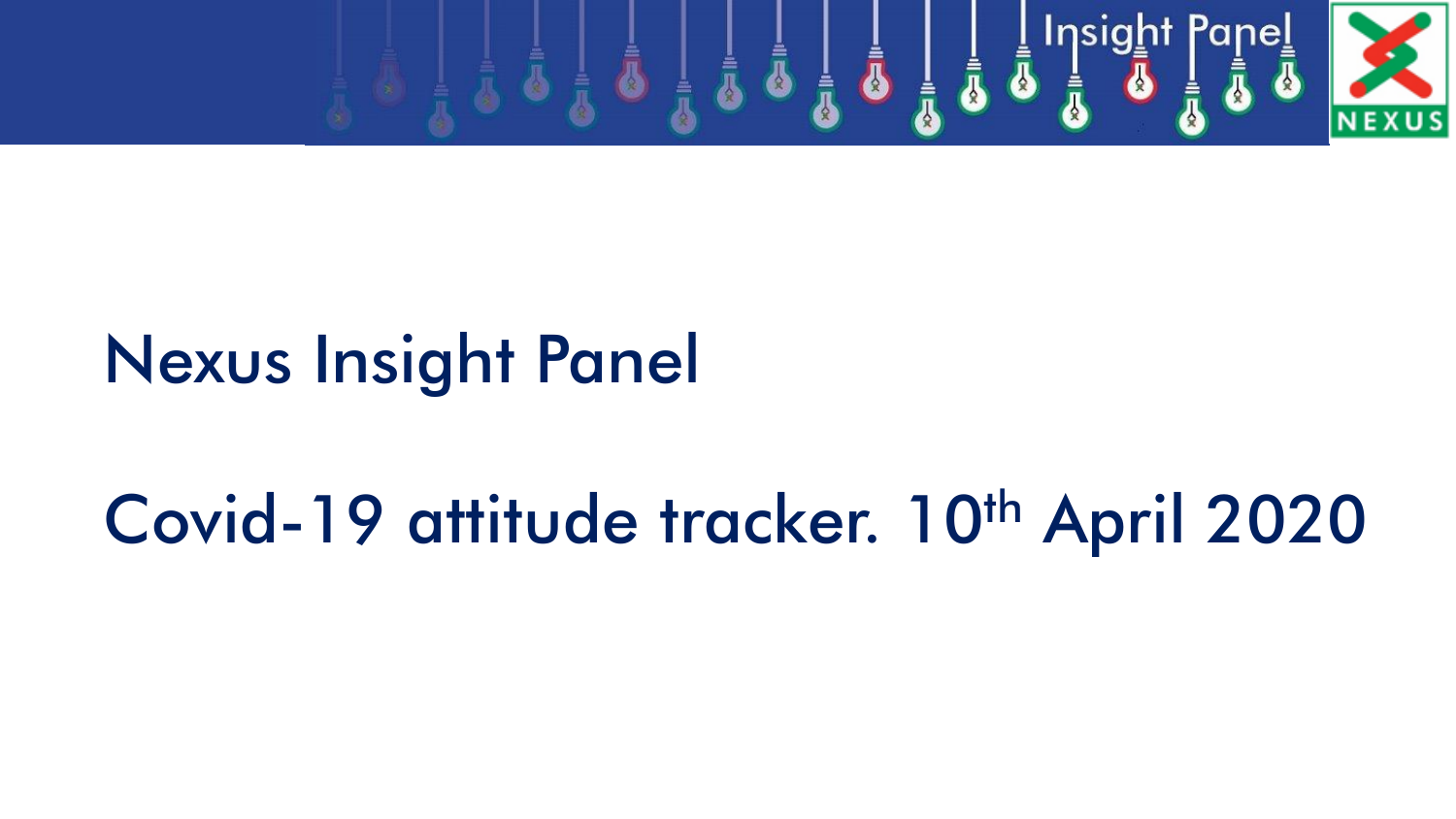

% of people who said "excellent" or "good" when asked how they think Bus/Metro/Airlines/Rail have responded to the pandemic.



How do you think Bus/Metro/Airlines/Rail have responded to the pandemic? Base: All respondents n=423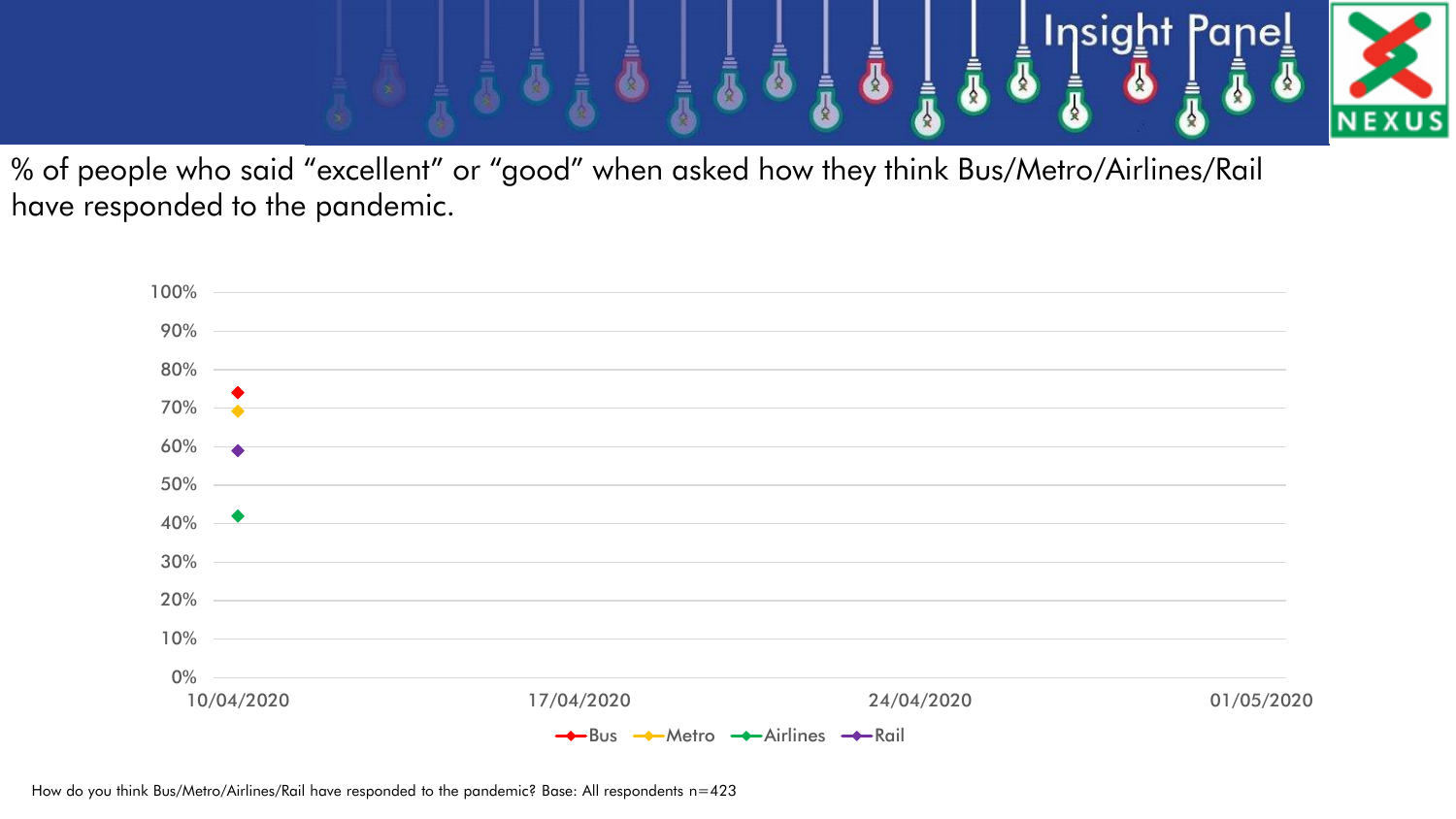

How do people think Bus/Metro/Airlines/Rail have responded to the pandemic.



How do you think Bus/Metro/Airlines/Rail have responded to the pandemic? Base: All respondents n=423 (Excludes don't knows)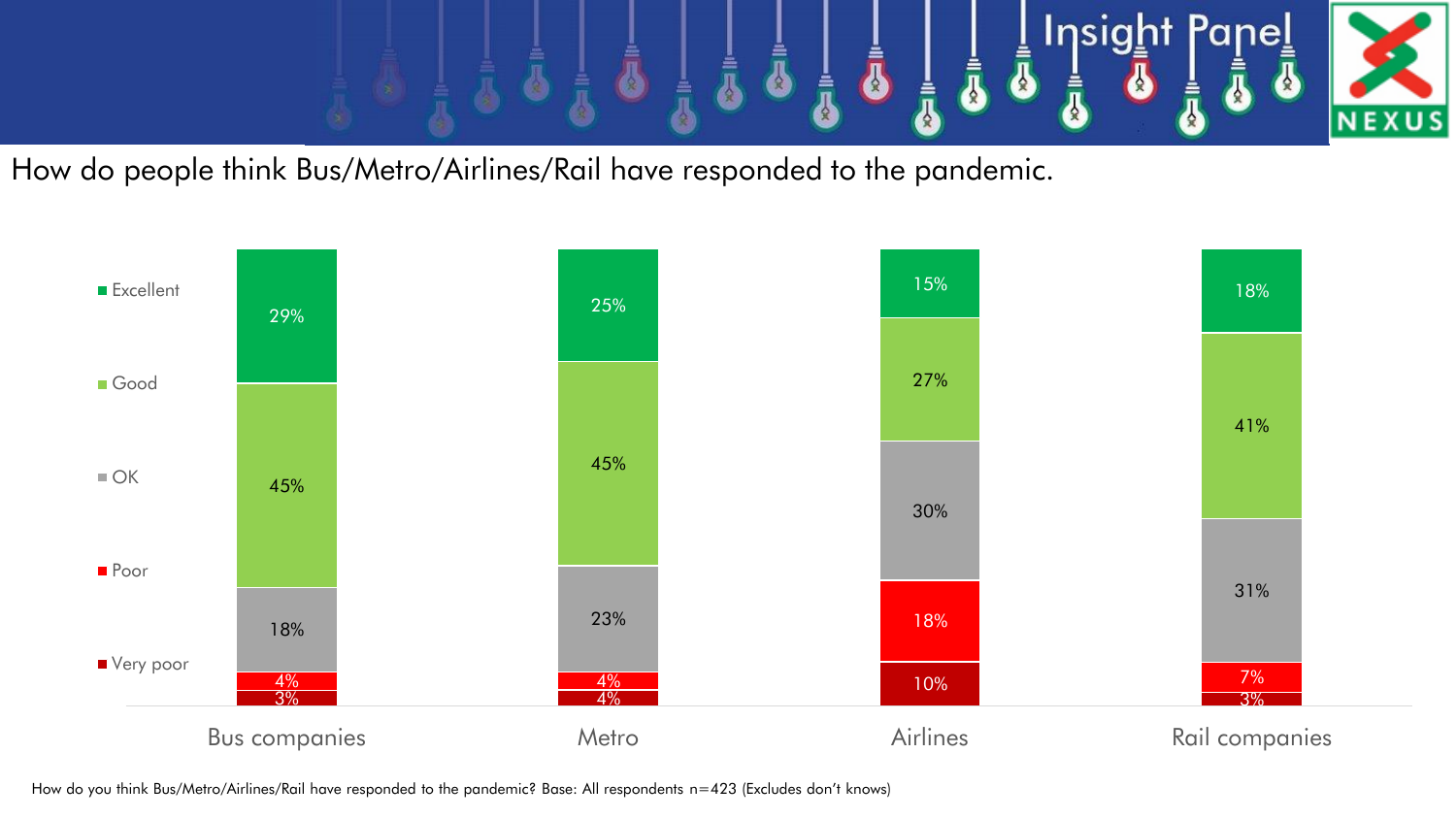

% of people who said they are walking or cycling more than before the Covid-19 outbreak.



Are you cycling/walking any more or any less than you did before the Covid-19 outbreak? Base: All respondents n=428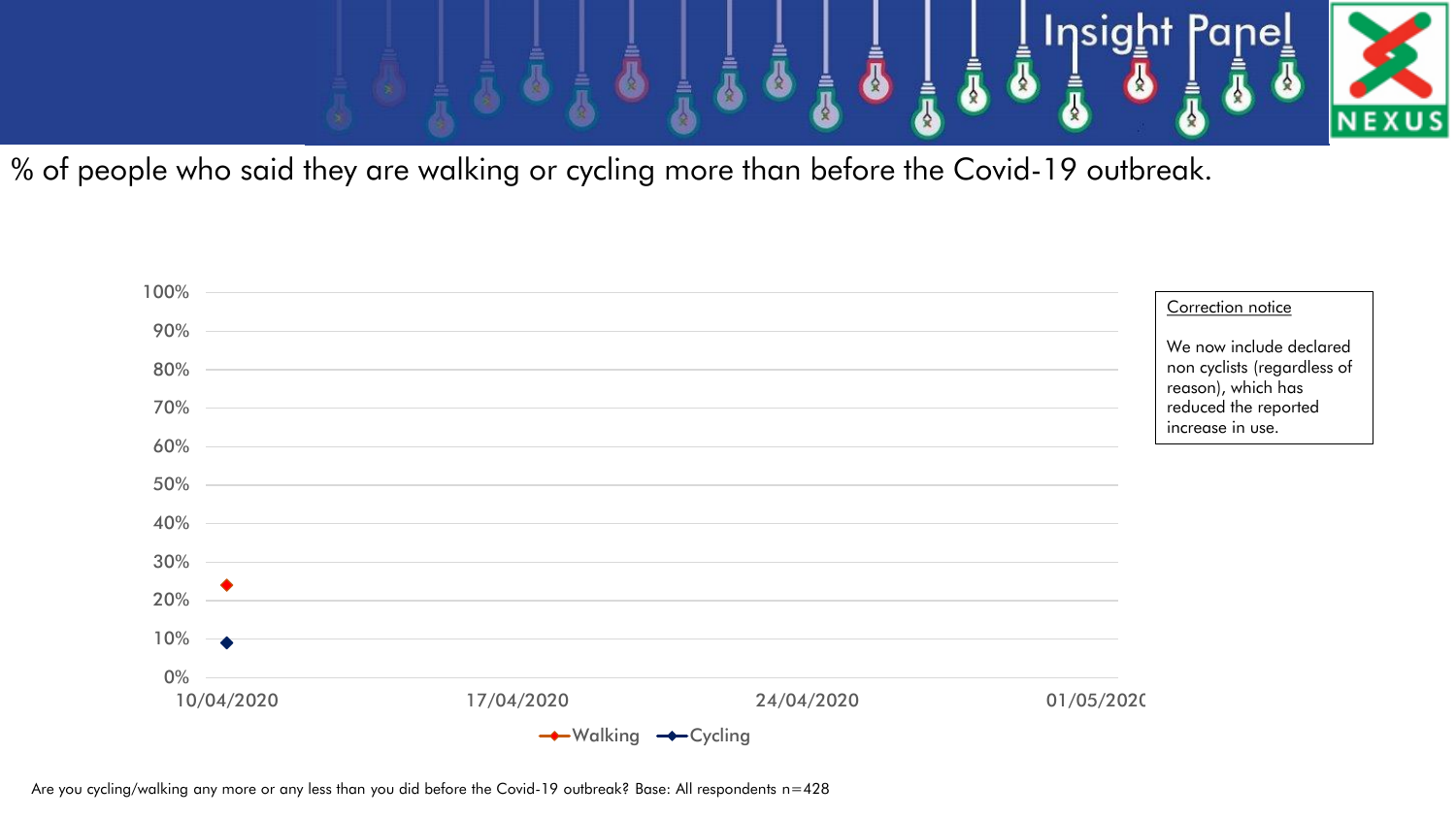

% of people who said they have experienced health benefits from cycling or walking more.



Have you experienced any health benefits from walking or cycling more? Base: Respondents who said they are walking/cycling more (walking n=104, Cycling n=39)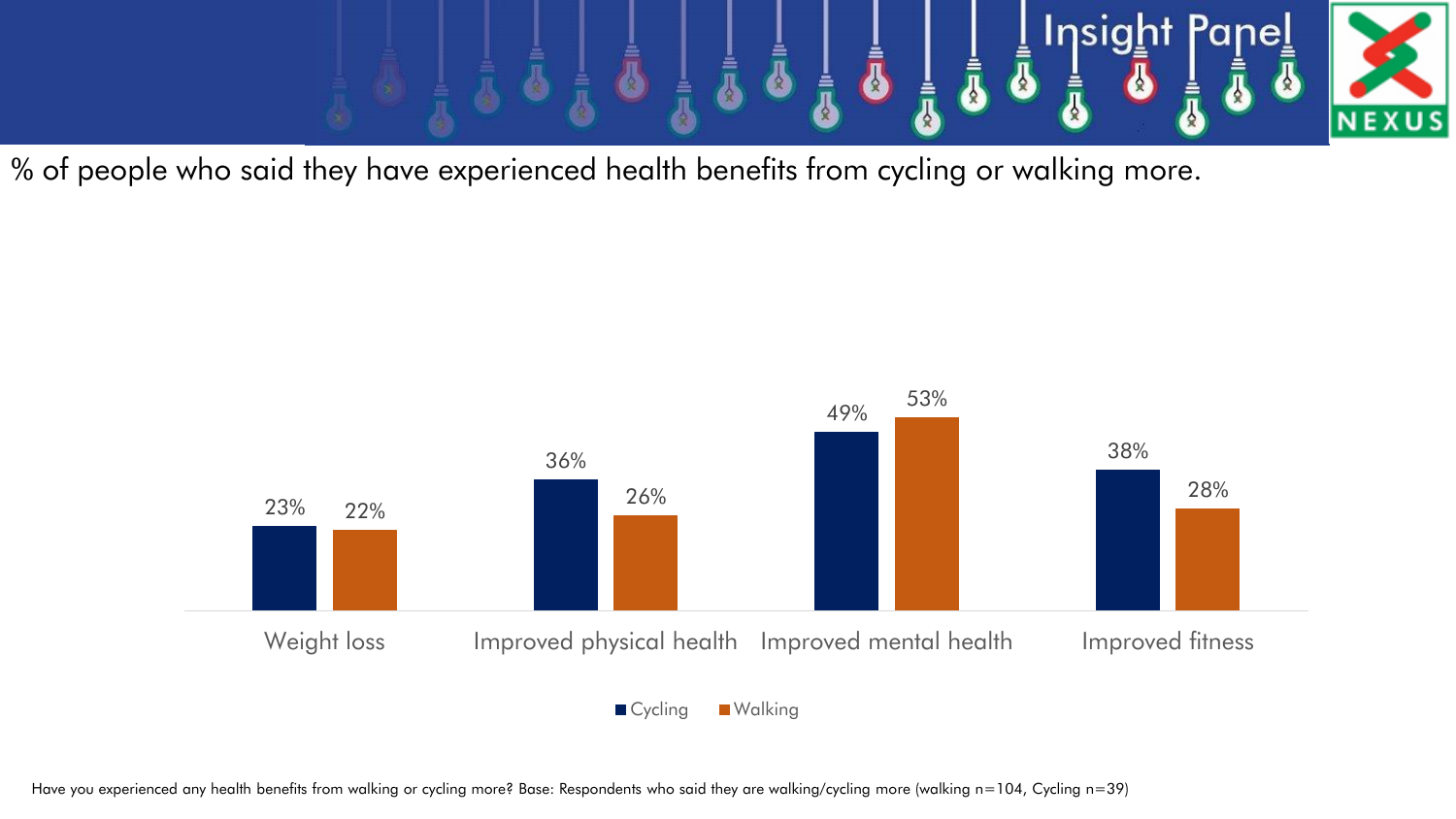

How would you rate, between 0 and 10, your mood today?



How would you rate your mood today? (0 to 10 Very poor to excellent) Base: All respondents n=421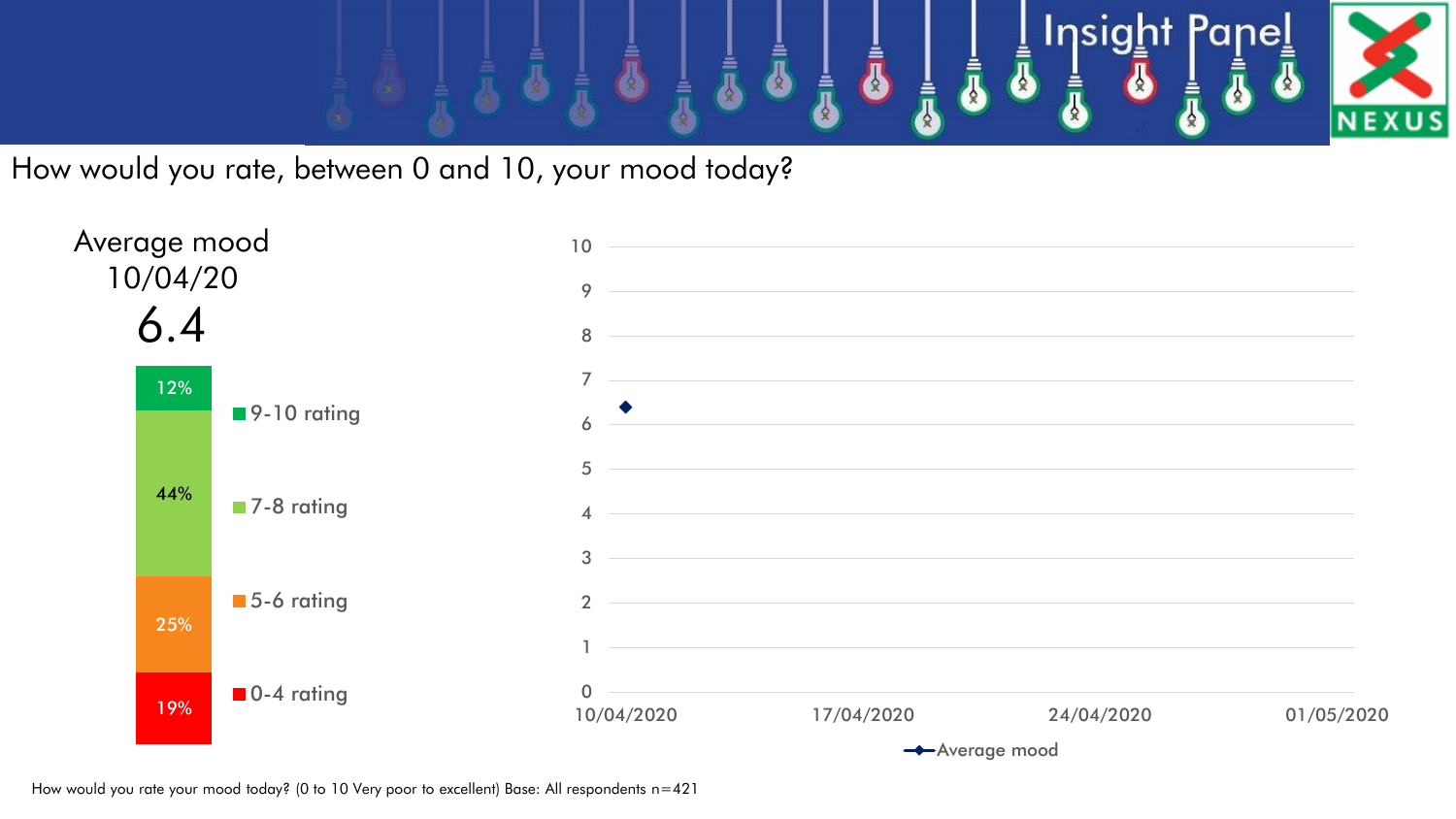

% of people thinking "the worst is yet to come" regarding Covid-19 and the way it is going to change in the coming months.

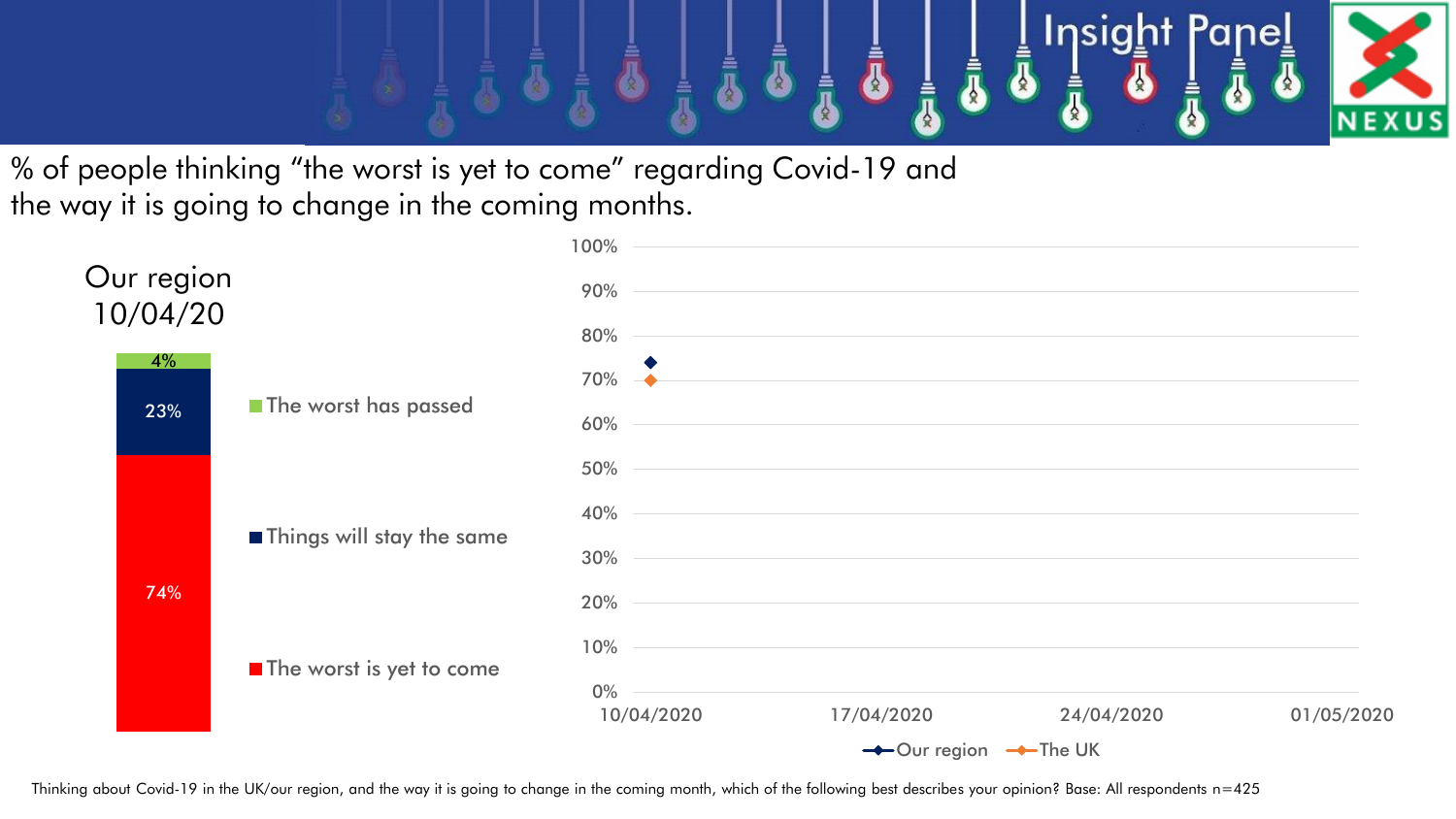

#### Levels of concern about Covid-19



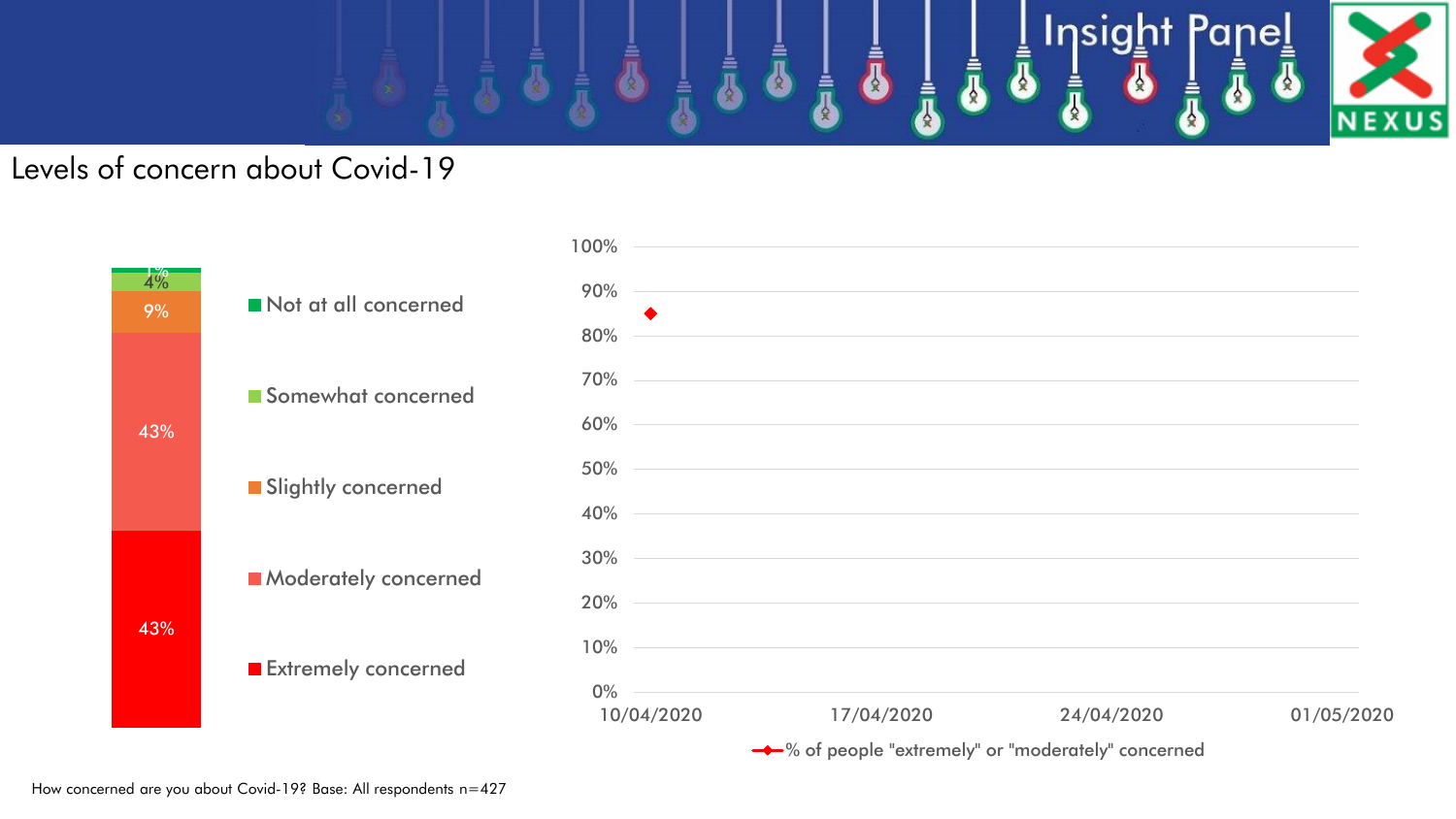

When will respondents engage with leisure activity again?





Given what you know today, when do you anticipate doing the following? Base: All respondents n=419 (Excludes N/A)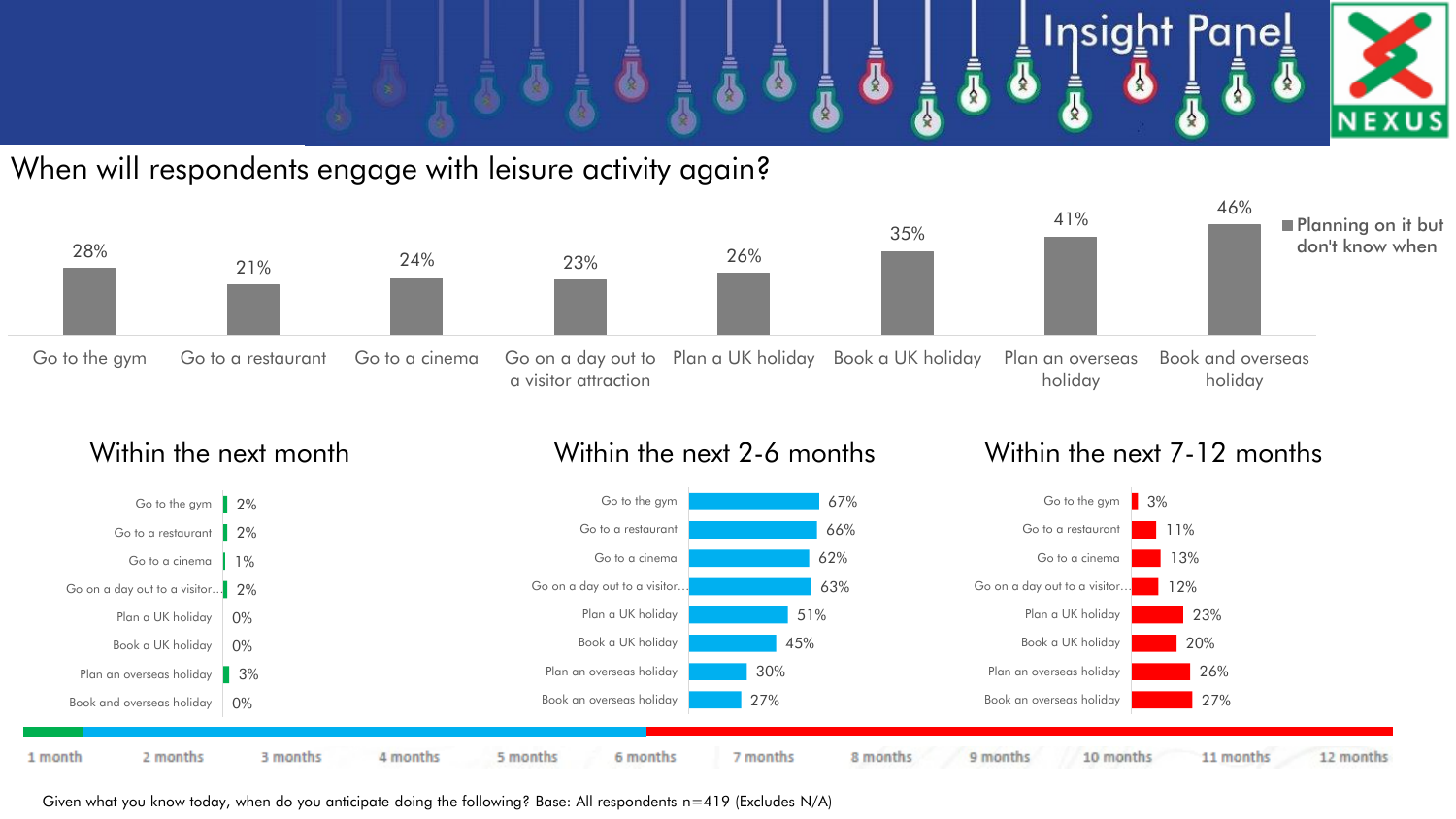

When will respondents use public transport again?





Given what you know today, when do you anticipate doing the following? Base: All respondents n=422 (Excludes N/A)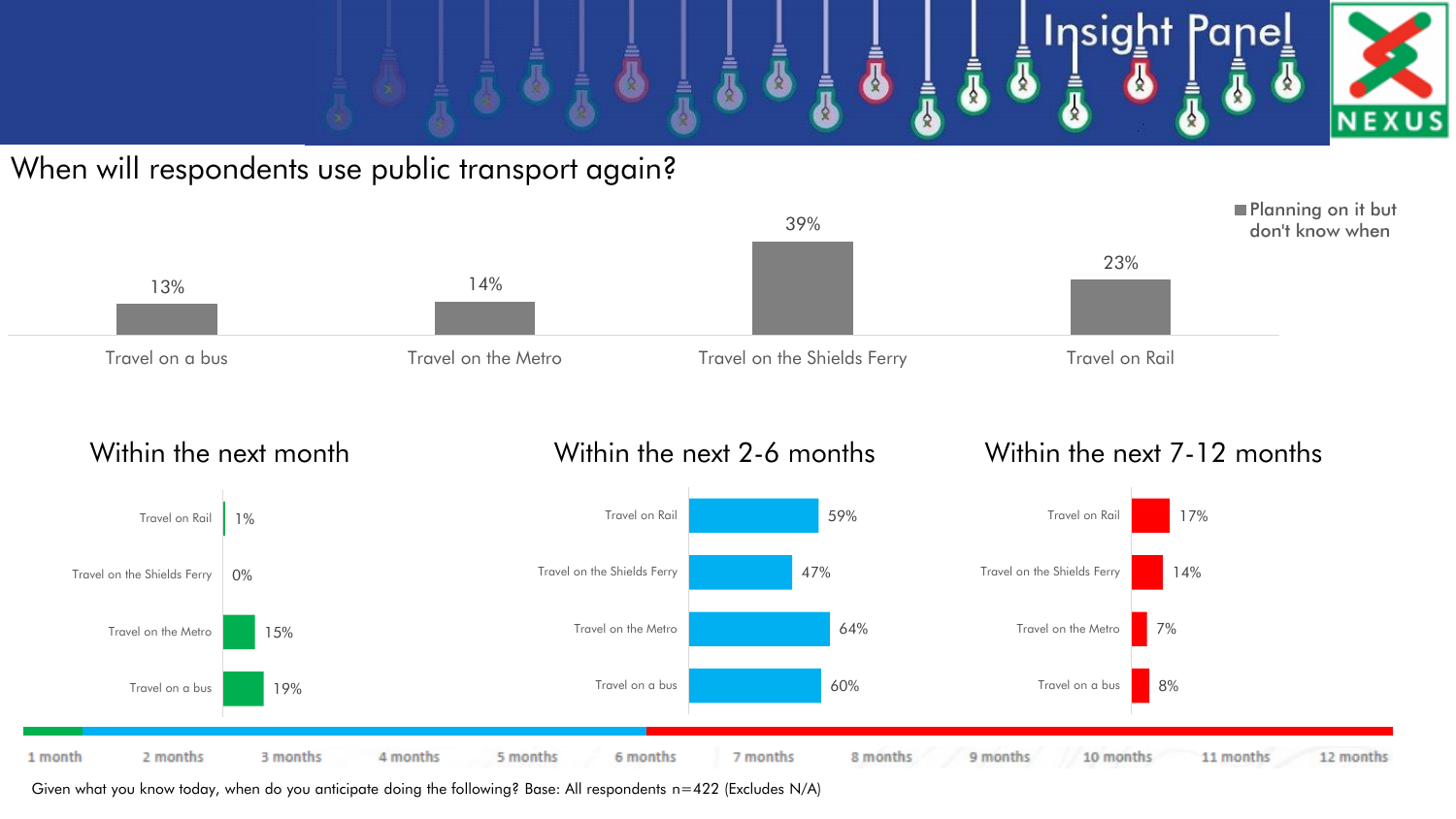

How do you think social distancing rules will change?



Given what you know today, how do you think social distancing rules will change? Base: All respondents n=417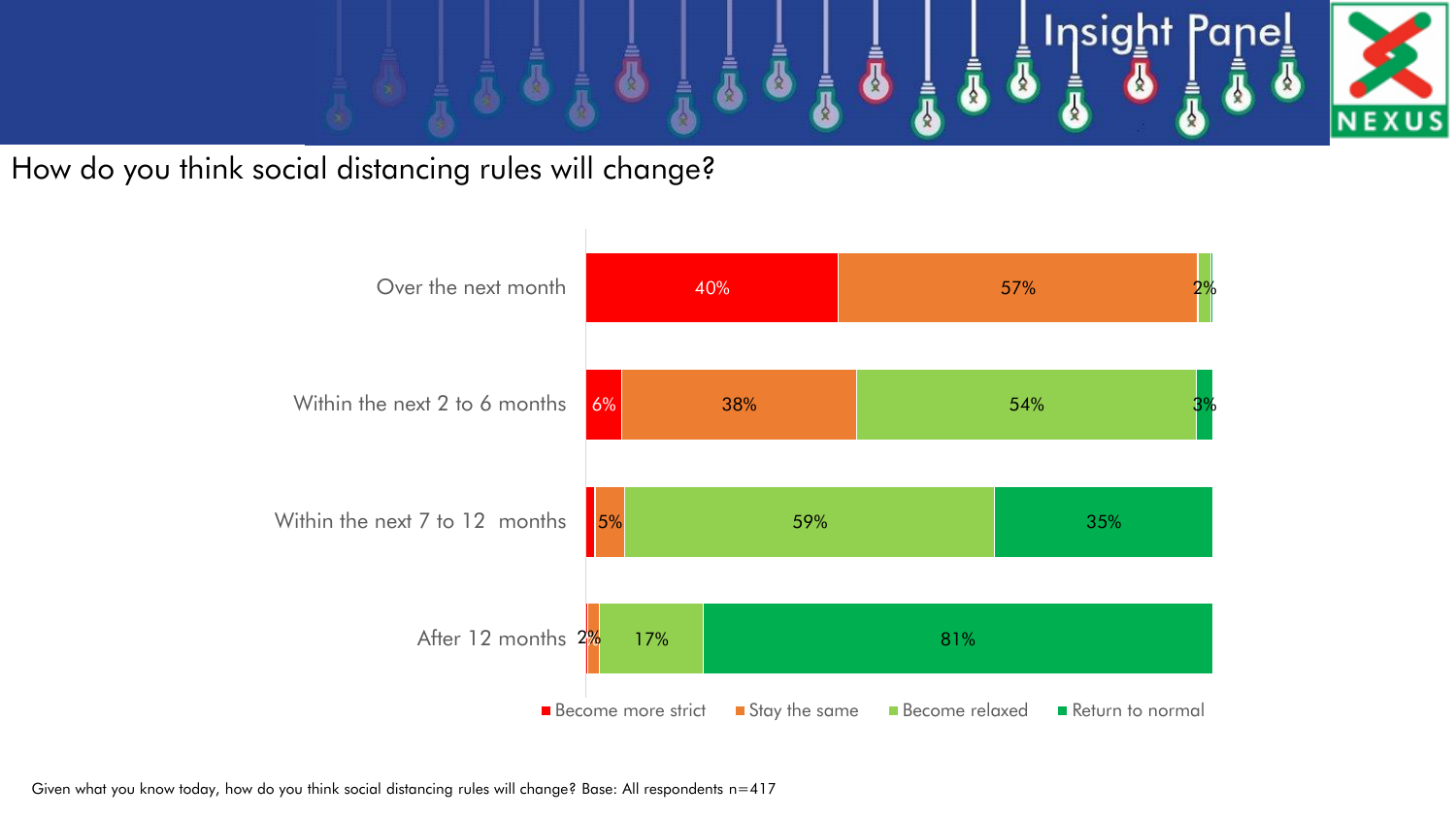

### Do you expect to do more or less of the following when things return to normal?

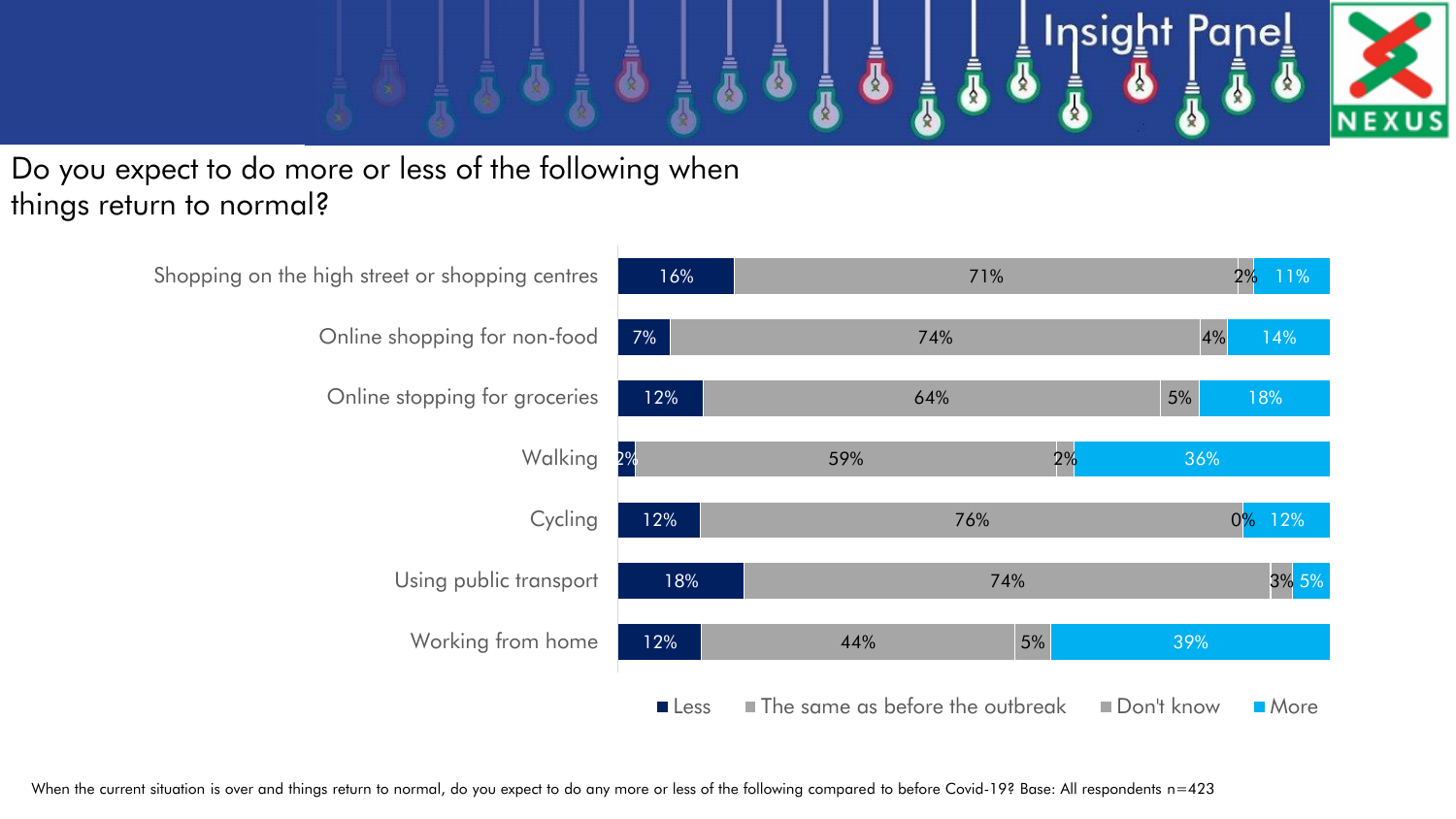

### The working from home experience



How have you found the experience of working from home? Base: Respondents who are working from home that did not previously work from home n=115